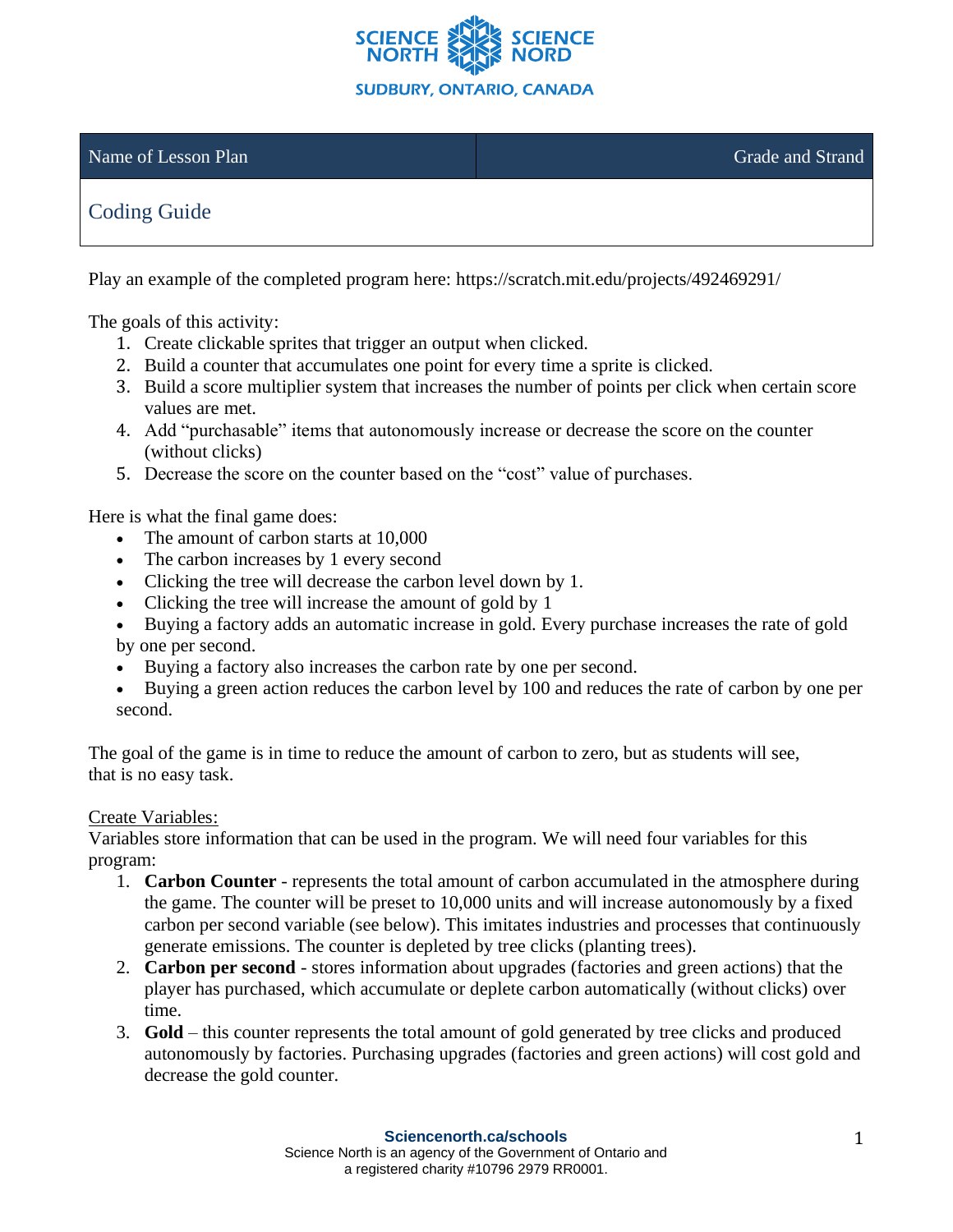

4. **Gold per Second** – stores information about autonomous gold generation rates per second (based on the number of factories purchased). For example, for each factory purchased, the gold per second rate will increase by 1 gold per second.

In the dark orange **Variables** menu, click the **Make a Variable** button to create a variable. Type the variable name into the N**ew variable name** field, and make sure that **for all sprites** is selected. This will make sure that the variable's stored information applies to every element of our game.

|                                                        | <b>New Variable</b> |    |
|--------------------------------------------------------|---------------------|----|
| New variable name:                                     |                     |    |
|                                                        |                     |    |
| $\bullet$ For all sprites $\circ$ For this sprite only |                     |    |
|                                                        | Cancel              | OK |

Whenever a new variable is created, a matching counter display appears on the stage. We only need the **Carbon Counter** and **Gold Counter** variables to be visible — the other two variables will be working behind the scenes. To make the other two variables invisible, uncheck the boxes next to those variables in the **Variables** menu.



## Create Clicker Sprite

For the interactive element of the clicker game, we need a clickable sprite. The default sprite in Scratch is a cat — remove the cat sprite by selecting it in the sprite panel and clicking the trash can (delete) icon that appears.

To add a new sprite, open the Sprite library by clicking the **Choose a Sprite** button in the sprite panel.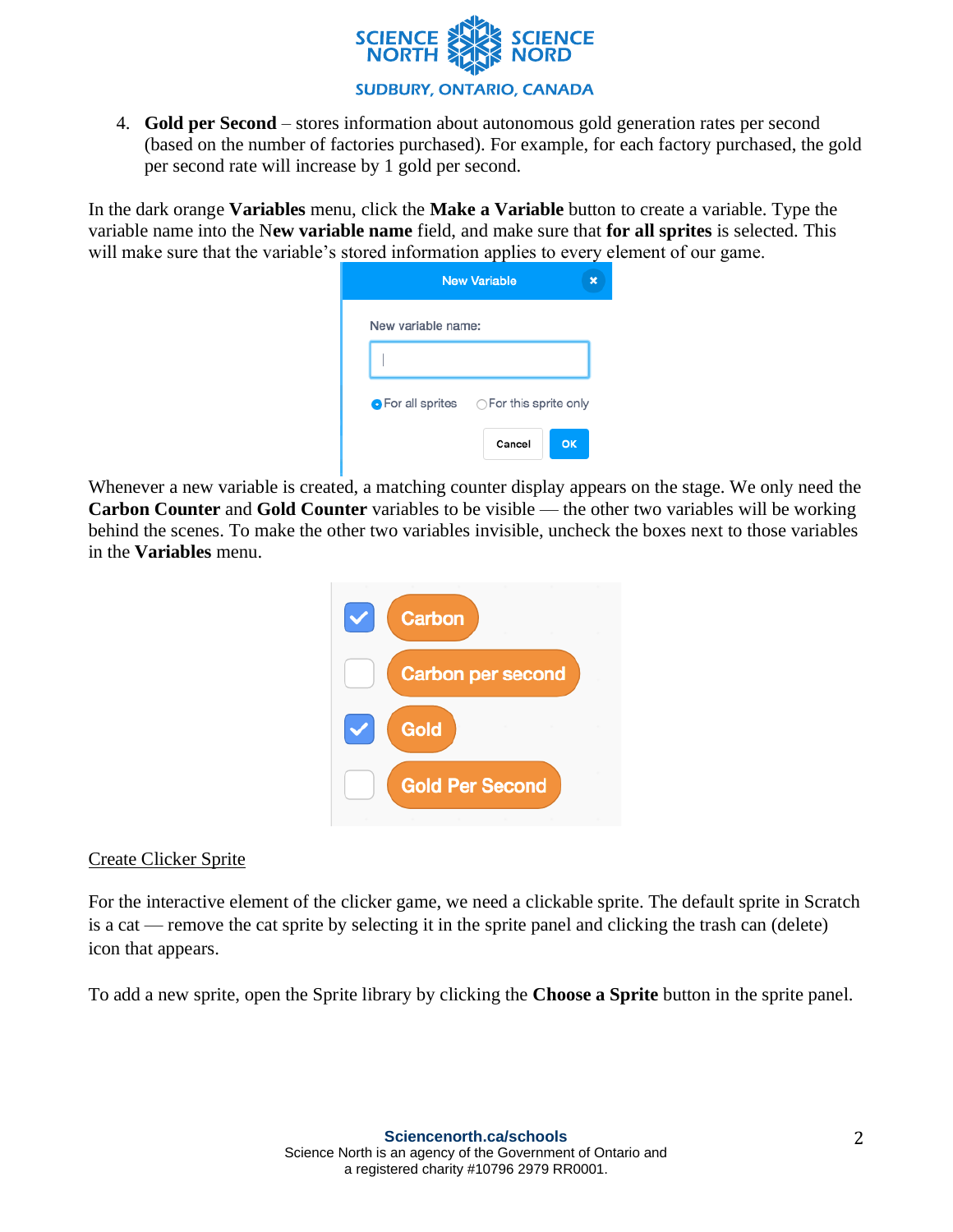

Using the search bar in the Choose a Sprite library, search for "tree" and select the **Trees1** sprite.

You can drag the tree sprite into its desired position on the stage by clicking and dragging with your mouse.

# Make the Base Clicker Program:

The Base Clicker program has one basic function: to add one point to the carbon counter score each time you click the sprite.

To make the clicker more visually interesting, we are also going to add code that locks the tree sprite in position while we play (so it doesn't move around while we're clicking), and so that the sprite give a visual output to confirm our clicks.

In the yellow **Events** menu, choose the **When green flag clicked** block and drag it onto the coding canvas. This will trigger the program to start when the tree sprite is clicked.

In the dark orange **Variables** menu, choose the **set [my variable] to 0** block and connect it directly below the **When green flag clicked** block. Using the drop-down list on this block, select the **Carbon Counter** variable. Change the value on this block to 10,000 This will reset the Carbon Counter to 10,000 every time we start the program.

In the blue **Movement** menu, choose the **go to x:0 y:0** block and connect it below the **set Carbon Counter to 0** block. Set the x and y values on this block to the position where you'd like to pin your tree sprite, where x is the horizontal position in pixels, and y is the vertical position in pixels (x: 0, y: 0 would be the centre of the stage). This will keep the sprite from moving around the screen while the player is clicking during gameplay. In the sample code, the tree is pinned to x: 0 and y: -85.

Now we'll program what happens when the tree sprite is clicked.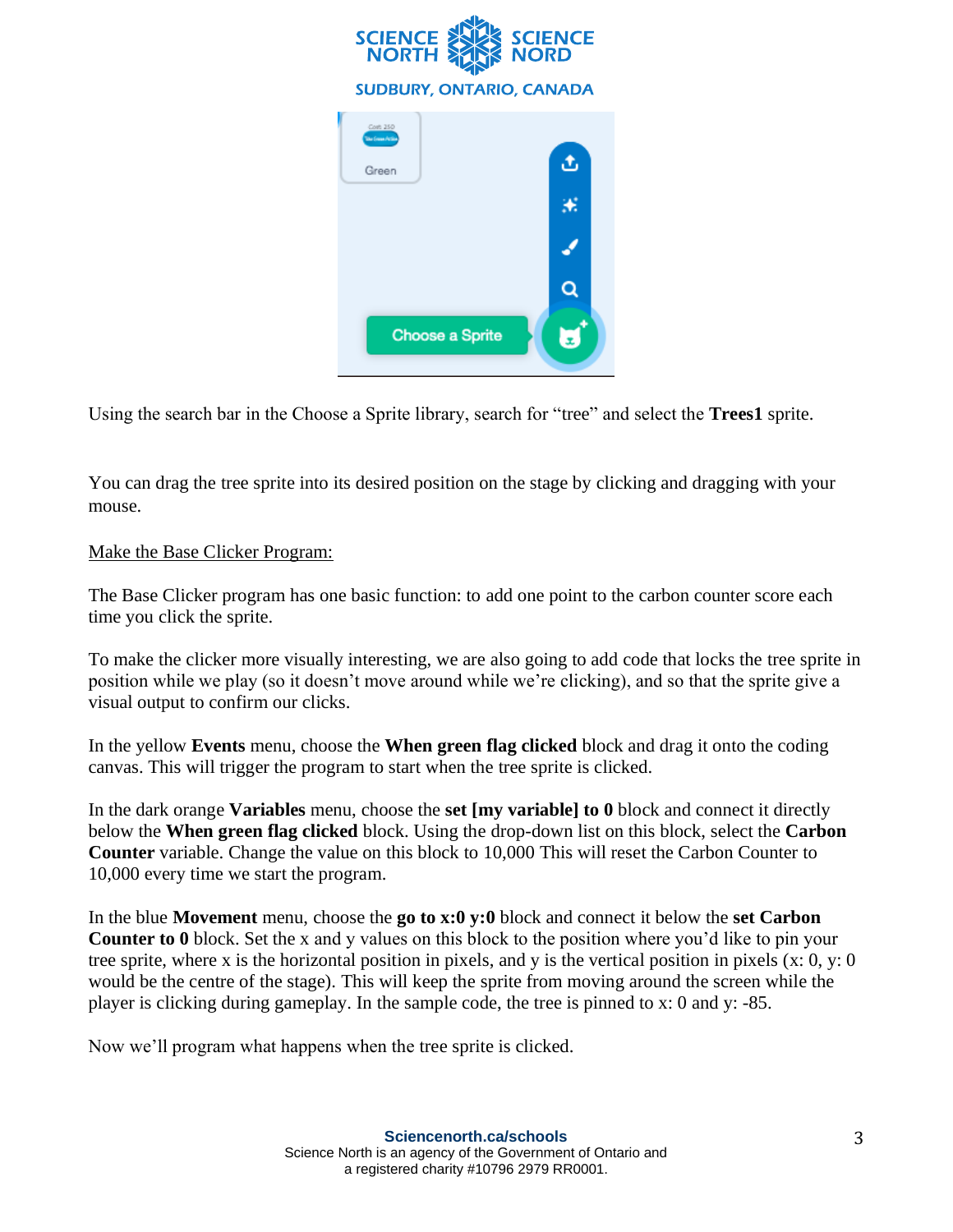

In the orange **Control** menu, select the **forever** loop block and connect it below the **go to x:0 y:-85**  block. The rest of the program will be built *inside* of the forever loop and will be repeated indefinitely while the program is running.

In the orange **Control** menu, select the **if [blank] then, else** conditional block and nest it inside the **forever** loop.



To describe the condition for the conditional statement, we'll need to use operator blocks and sensing blocks to define when the tree sprite is being clicked and released.

In the green **Operators** menu, select the **[blank] and [blank]** block and drag that onto the coding canvas.

In the light blue **Sensing** menu, select the **touching mouse-pointer?** block and drag it onto the first space of the green operator block. Still in the **Sensing** menu, select the **mouse down?** block and drag it onto the second blank space of the green operator block:



This defines when a player has moved the mouse cursor over the sprite and left-clicked the mouse. Place this combined block on the shaded hexagonal space on the **if [blank] then, else** conditional block. The shaded space will expand to fit this block.

Now we'll describe the output code for when the tree sprite is clicked and we'll place this code in the first "mouth" of the i**f [blank] then, else** conditional block.

In the dark orange **Variables** menu, select the **change my variable by 1** block and drag it into the first "mouth" of the i**f [blank] then, else** conditional block. Using the dropdown tool on this block, make sure that the **Gold** variable is selected. This means that every time the tree sprite is clicked, the **Gold** Counter score will increase by one point.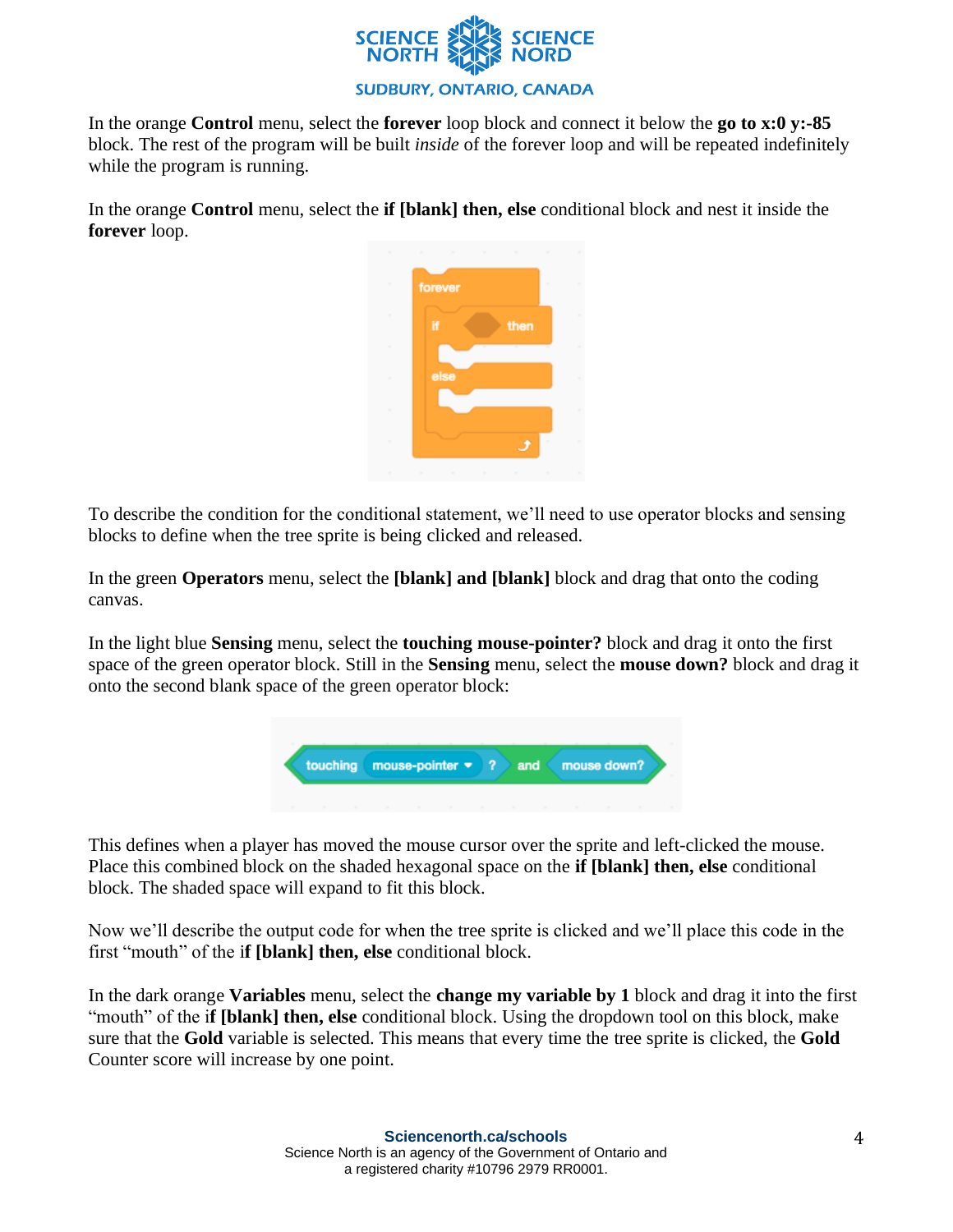

In the dark orange **Variables** menu, grab a second **change my variable by 1** block and drag it into place below the **Change Gold by 1** block. Using the dropdown tool on this block, make sure that the **Carbon Counter** variable is selected. Change the value from 1 to -1. This means that every time the tree sprite is clicked, the **Carbon** counter is decreased by one point (as if planting one tree reclaims 1 unit of carbon from the atmosphere).

In the purple **Looks** menu, select the **set size to 100%** block and place it below the **change Carbon Counter by -1** block. This will give a visual output to show that the sprite was successfully clicked.

If you test the program at this point, you'll be able to hold down the mouse button while clicking on the tree sprite, and the score will keep increasing until the mouse button is released. Because we want only one point added per mouse click (no matter how long the mouse button is held down), we'll have to add a control element.

In the orange **Control** menu, select the **wait until** block and place it below the **set size to 100%** block.

We want the program to wait until the mouse is released to continue. To define this, go into the green O**perators** menu and select the **[blank] = [blank]** block. In the light blue **Sensing** menu, select the **mouse down?** block and place it on the first blank space of the green operator block. In the second space, type the word "false".



Place this combined block onto the shaded hexagon of the **wait until** block. Defined in this way, the program will wait until the mouse button is released (mouse down = false, whereas a mouse click would register as mouse down  $=$  true) to continue to the next step of the program.

Next, we need to program the output for when the tree sprite is not being clicked. Since the score does not change when the sprite is *not* being clicked, the only output is to change the size of the sprite (the other half of the appearance change code described in the first "mouth" of the conditional statement block).

In the purple **Looks** menu, select the **set size to 100%** block and place it into the second "mouth" (the **else** space) of the conditional statement block. Change the value of this block to 90%.

If you test your program now, the **Carbon** counter should start at 10,000 and decrease by 1 point every time the tree sprite is clicked. The **Gold** counter should start at 0 and increase by 1 point every time the tree sprite is clicked. When the tree sprite is clicked and released, the sprite should briefly change in size.

The completed clicker program should look like this: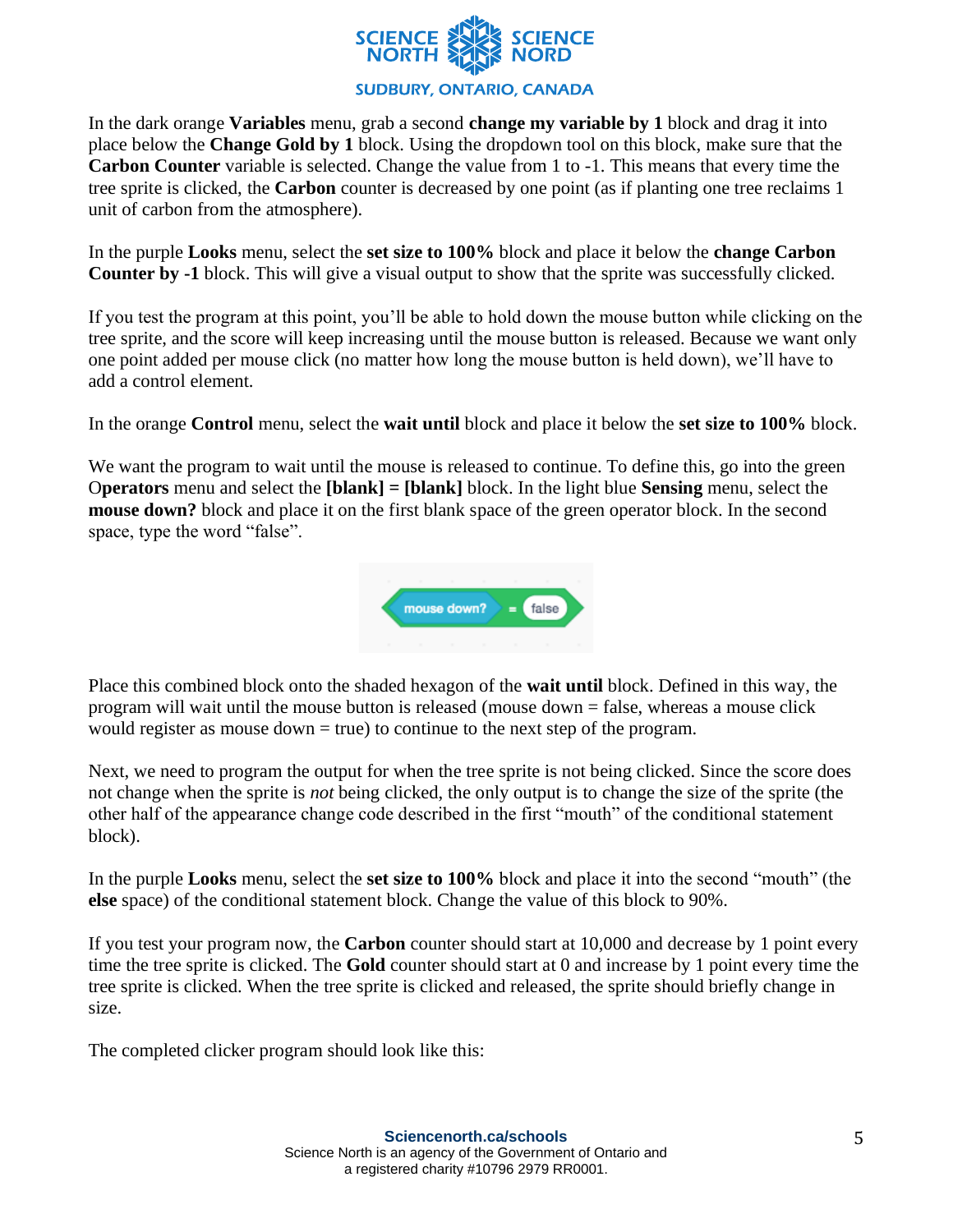

| set      | Carbon $\bullet$<br>to     | 10000                               |          |             |     |  |             |      |
|----------|----------------------------|-------------------------------------|----------|-------------|-----|--|-------------|------|
| go to x: | $\overline{0}$<br>y:       | $-85$                               |          |             |     |  |             |      |
| forever  |                            |                                     |          |             |     |  |             |      |
| if.      | touching                   | mouse-pointer $\blacktriangleright$ |          | $\clubsuit$ | and |  | mouse down? | then |
|          | change Gold $\bullet$ by 1 |                                     |          |             |     |  |             |      |
|          |                            |                                     |          |             |     |  |             |      |
|          | change Carbon $\bullet$ by |                                     | $-1$     |             |     |  |             |      |
|          | set size to<br>100         | %                                   |          |             |     |  |             |      |
|          | wait until                 | mouse down?                         | $\equiv$ | false       |     |  |             |      |
| else     |                            |                                     |          |             |     |  |             |      |

#### Add "Upgrades" - Factories and Green Action

#### To add "factories" that increase **Carbon** emissions while increasing **Gold** production

• Add a button sprite:

To add a new sprite, open the Sprite library by clicking the **Choose a Sprite** button in the sprite panel.

Using the search bar in the Choose a Sprite library, search for "button" and select your preferred button sprite.

To label your button, select the **Costumes** tab at the top-left of the screen.

In the Costumes tab, add text to your button using the Text box tool. Modify the colour of your text using the fill tool and drag the text into place. In the below example, we have used two text boxes: one to label the button, and a "price tag" cost label that sits above the button. The cost label communicates how many points a player will need to be able to activate the button.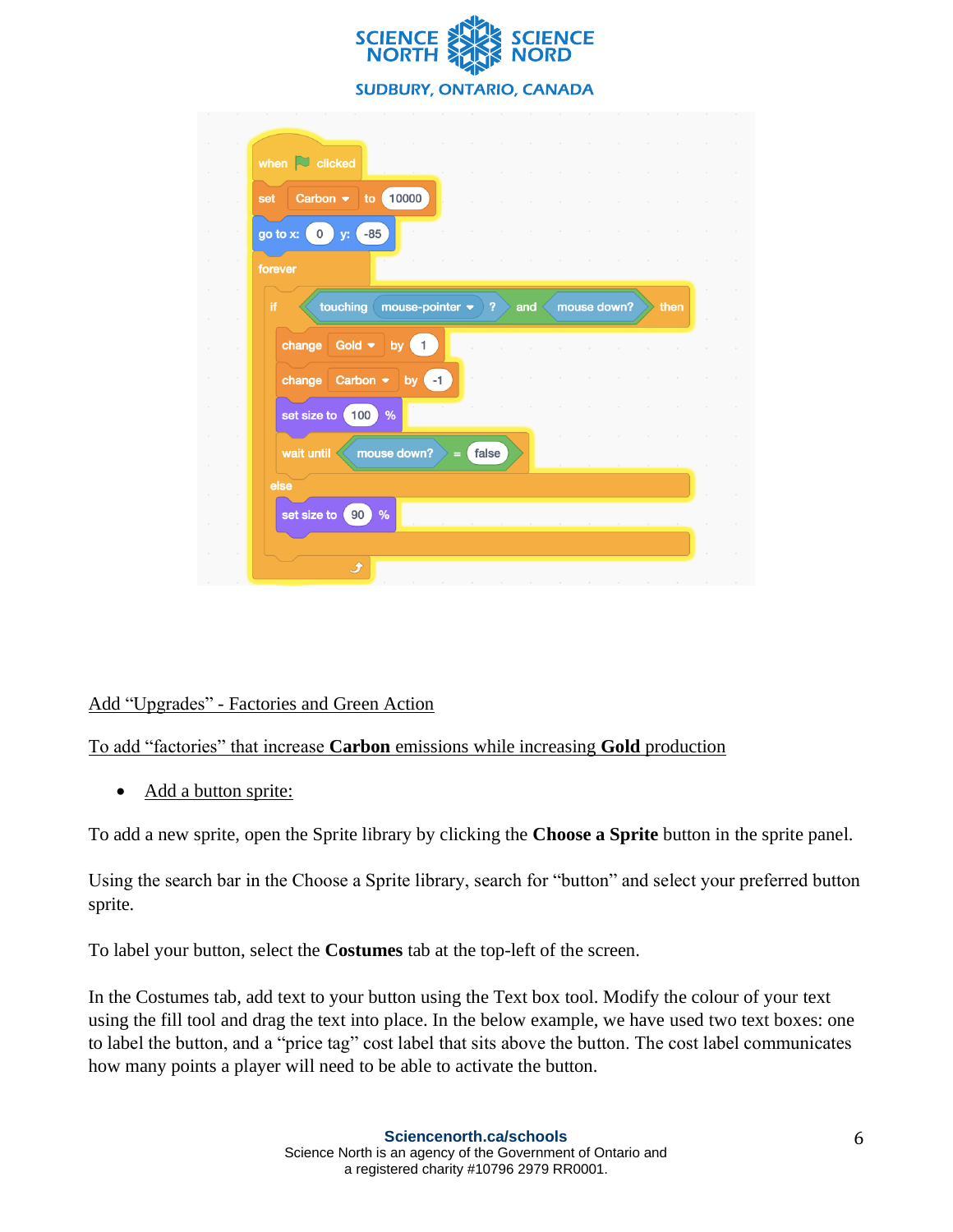



Notice that there are two costumes for this sprite: one blue costume (button2-a) and one orange costume (button2-b). We will be using the second costume later in our code as a visual output to signal when the button has been clicked.

You can drag the button sprite into its desired position on the stage by clicking and dragging with your mouse.

• Program the button:

\*\* Make sure that the button sprite is selected.

Return to the code tab.

In the yellow **Events** menu, select the **when this sprite is clicked** block to start a new program.

In the blue **Motion** menu, select the **go to x:0 y:0** block and connect it below the **when this sprite is clicked block**. Adjust the x and y values on this block to the position where you want to "glue" your button sprite. This will keep the block from being moved around the screen as players click it.

Now, we will program the button so that it changes costumes (from blue to orange) when it is clicked.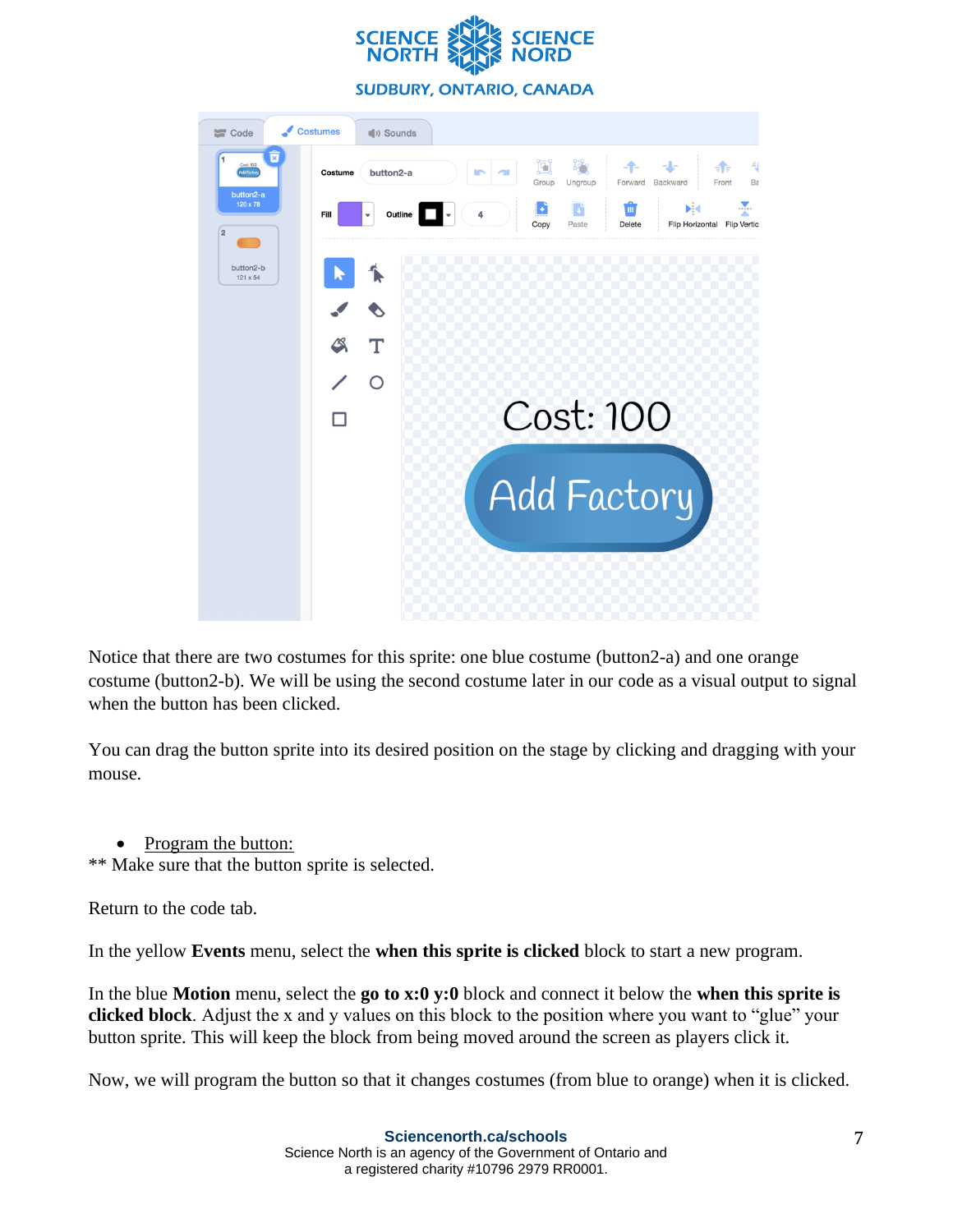

In the light orange **Control** menu, select the forever loop and connect it below the **go to x:0 y:0** block. The rest of this code will be built inside the forever loop.

We need to add a conditional statement to produce different outputs for when the button is being clicked versus when it is not being clicked.

In the orange **Control** menu, select the **forever** loop block and connect it below the **go to x:0 y:0** block. The rest of the program will be built *inside* of the forever loop and will be repeated indefinitely while the program is running.

In the orange **Control** menu, select the **if [blank] then, else** conditional block and nest it inside the **forever** loop.



To describe the condition for the conditional statement, we'll need to use operator blocks and sensing blocks to define when the tree sprite is being clicked and released.

In the green **Operators** menu, select the **[blank] and [blank]** block and drag that onto the coding canvas.

In the light blue **Sensing** menu, select the **touching mouse-pointer?** block and drag it onto the first space of the green operator block. Still in the **Sensing** menu, select the **mouse down?** block and drag it onto the second blank space of the green operator block:



This defines when a player has moved the mouse cursor over the sprite and left-clicked the mouse. Place this combined block on the shaded hexagonal space on the **if [blank] then, else** conditional block. The shaded space will expand to fit this block.

Now we'll describe the output code for when the tree sprite is clicked and we'll place this code in the first "mouth" of the i**f [blank] then, else** conditional block.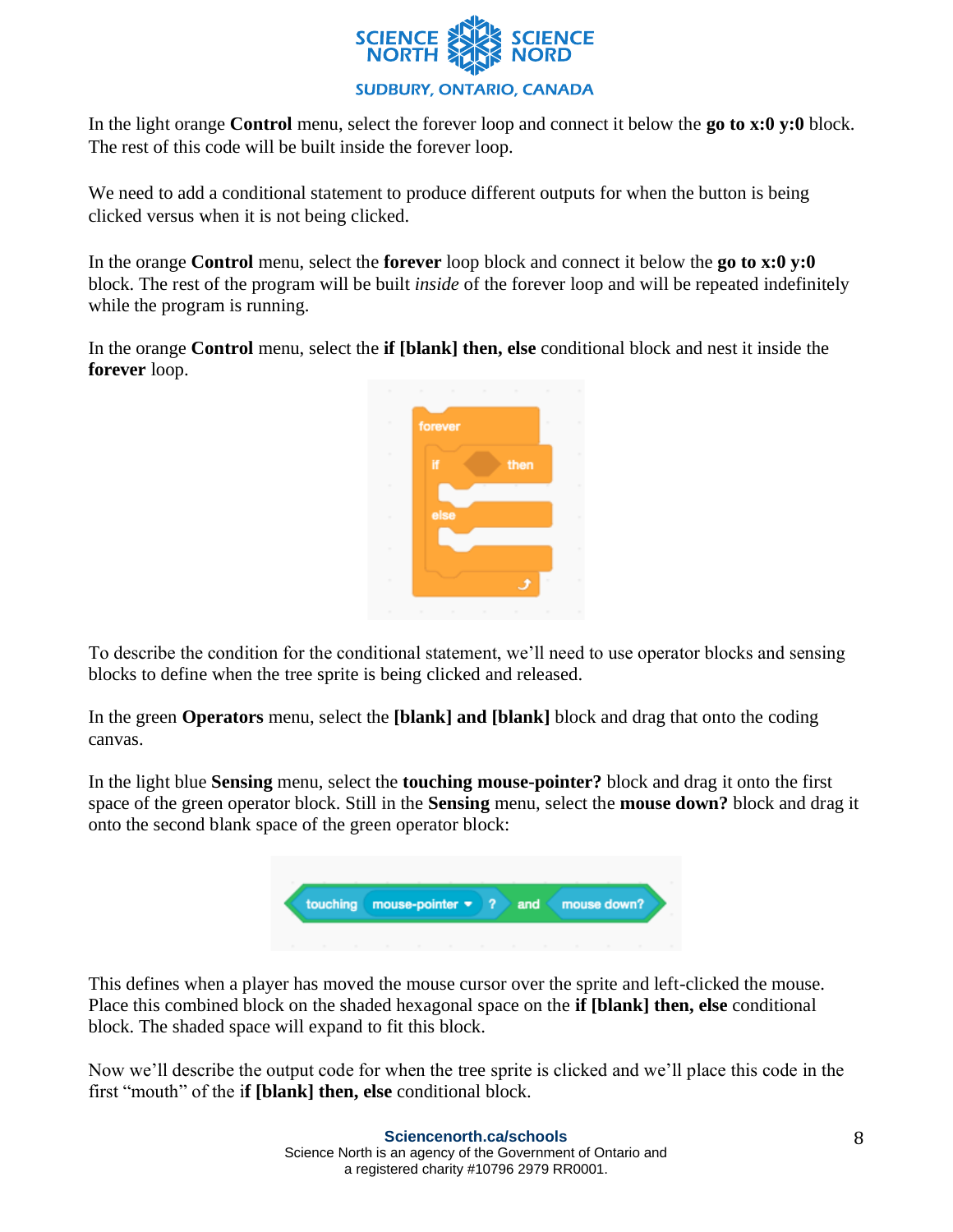

In the purple **Looks** menu, select the **switch costume to** block and place it inside the first mouth of the conditional block. Use the dropdown menu to select costume **button2-b.** 

In the orange **Control** menu, select the **wait until** block and place it below the **switch costume to** block.

We want the program to wait until the mouse is released to continue. To define this, go into the green O**perators** menu and select the **[blank] = [blank]** block. In the light blue **Sensing** menu, select the **mouse down?** block and place it on the first blank space of the green operator block. In the second space, type the word "false".



Place this combined block onto the shaded hexagon of the **wait until** block. Defined in this way, the program will wait until the mouse button is released (mouse down = false, whereas a mouse click would register as mouse  $down = true$ ) to continue to the next step of the program.

Next, we need to program the output for when the button sprite is not being clicked. Since the score does not change when the sprite is *not* being clicked, the only output is to change the size of the sprite (the other half of the appearance change code described in the first "mouth" of the conditional statement block).

In the purple **Looks** menu, select the **switch costume to** block and place it inside the else "mouth" of the conditional statement. Use the dropdown menu to select costume **button2-a.**

The completed program should look like this: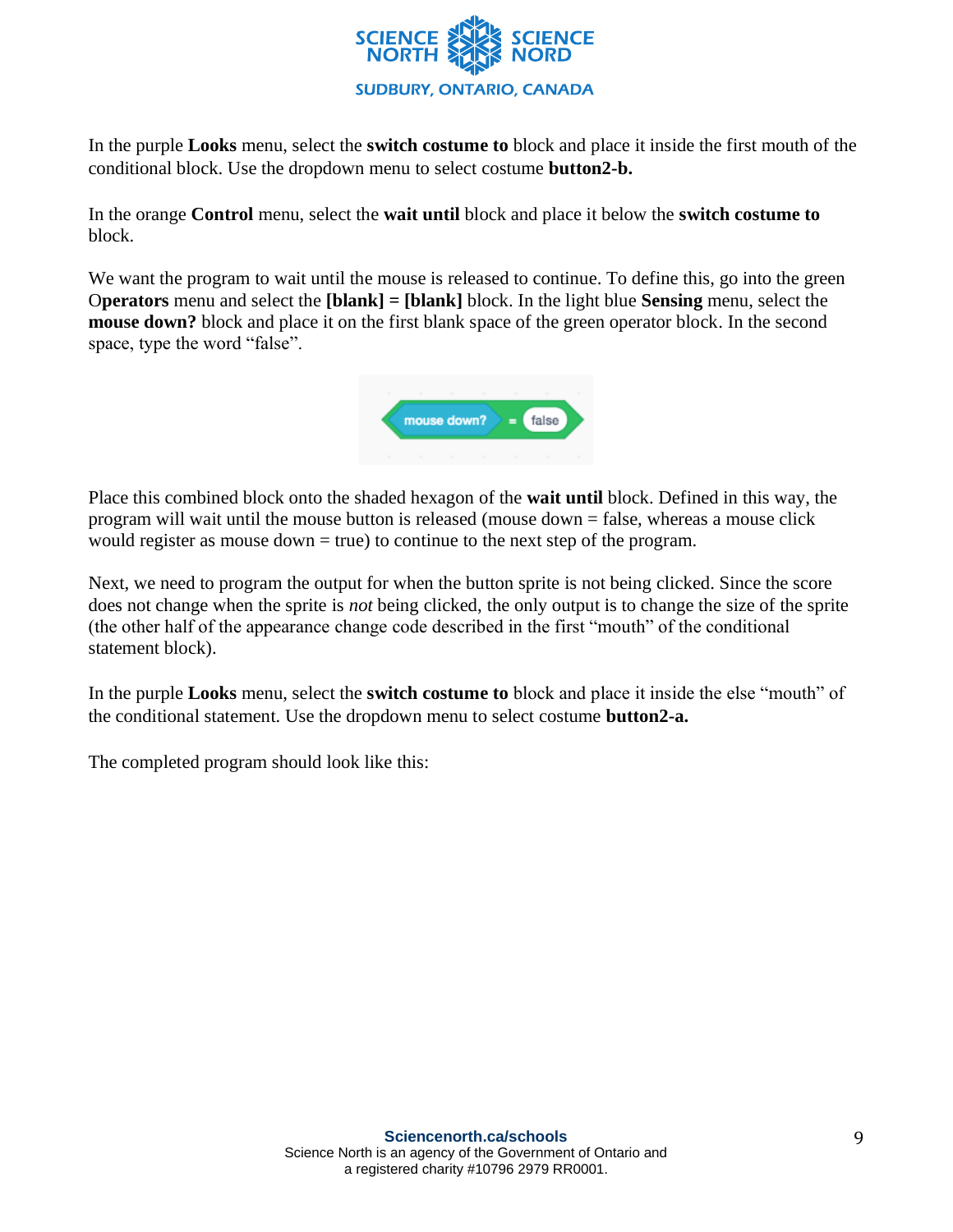

| touching mouse-pointer =<br>button2-b $\star$ | $\sim$<br>$\sim$<br>2<br>$\sim$ | $\sim$<br>$\sim$<br>and<br>$\sim$ | $\mathcal{L}$ | mouse down?    |                                                   | $\sim$<br>then                        |
|-----------------------------------------------|---------------------------------|-----------------------------------|---------------|----------------|---------------------------------------------------|---------------------------------------|
|                                               |                                 |                                   |               |                |                                                   |                                       |
|                                               |                                 |                                   |               |                |                                                   |                                       |
|                                               |                                 |                                   |               |                |                                                   |                                       |
|                                               |                                 |                                   | $\mathcal{L}$ |                |                                                   | $\sim$                                |
| $\blacksquare$                                |                                 |                                   |               |                |                                                   |                                       |
|                                               |                                 |                                   |               |                |                                                   |                                       |
| button2-a $\sim$                              |                                 |                                   |               |                |                                                   | The Control of                        |
|                                               |                                 |                                   |               |                |                                                   |                                       |
|                                               | 18.                             | false<br>$\sim$                   |               | <b>COLLEGE</b> | and the state of the state<br>the contract of the | the contract of the<br>$\sim 10^{-1}$ |

• Program the button effects:

We want this program to achieve three things:

- 1. We want it to become active (useable by the player) ONLY when the player has enough **Gold**  points to meet the cost of purchasing a factory.
- 2. When a factory is purchased, we want the **Carbon** score to autonomously increase by 1 carbon per second (produced automatically by the factory instead of by player clicks)
- 3. When a factory is purchased, we want the **Gold** score to autonomously increase by 1 carbon per second (produced automatically by the factory instead of by player clicks)
- 4. We want the player's **Gold** counter score to decrease by 100 points (the cost of purchasing a factory).

In the yellow **Events** menu, select the **when this sprite is clicked** block to start a new program.

In the light orange **Control** tab, choose the **if [blank] then** conditional block (with only one output "mouth". Connect this block below the **when this sprite is clicked** block.

To describe our condition (if the Carbon Counter score is greater than 100 points), we will need to use a green operator block.

In the **Operators** menu, choose the **[blank] > [blank]** block and drag it onto the shaded hexagon on the **if [blank] then** block.

In the dark orange **Variables** menu, select the oval **Gold** block and drag it on top of the first blank space of the operator block. In the second blank field, change the value to 100.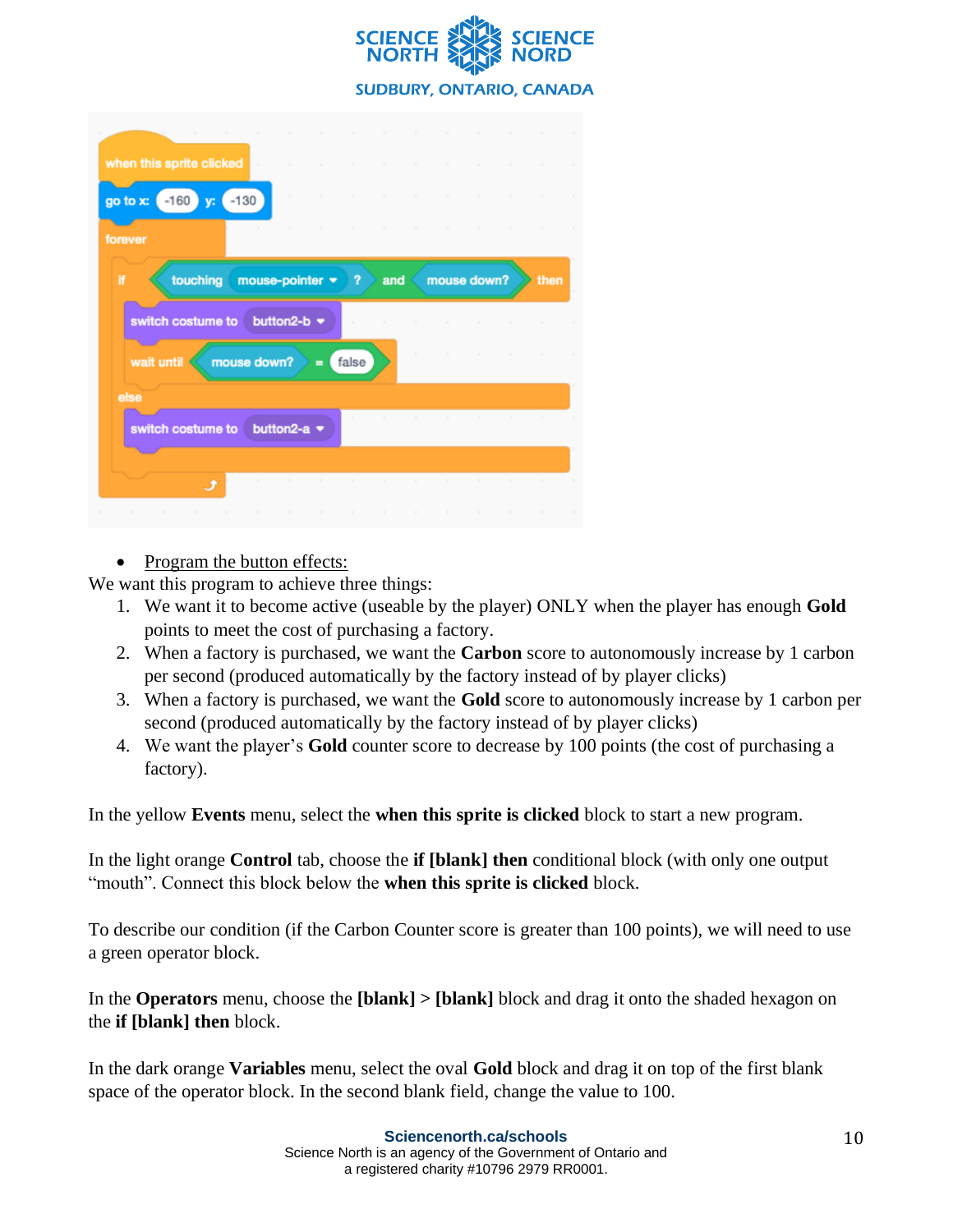

We can now program the output in the "mouth" of the conditional block.

In the dark orange **Variables** menu, choose the **change my variable by 1** block and place it inside the mouth of the conditional block. Using the dropdown menu, make sure that the variable is set to **Carbon per Second**.

In the dark orange **Variables** menu, choose the **change my variable by 1** block and place it inside the mouth of the conditional block. Using the dropdown menu, make sure that the variable is set to **Gold per second**.

In the dark orange **Variables** menu, choose the **change my variable by 1** block and place it inside the mouth of the conditional block. Using the dropdown menu, make sure that the variable is set to **Gold.**  Change the value on this block to  $-100$ .

The completed program should look like this.



Now we need to create a program that constantly updates the **Carbon per Second** variable and automatically adjusts the **Carbon** counter score as time passes.

In the yellow **Events** menu, choose the **When green flag clicked** block to start a new program.

In the dark orange **Variables** menu, choose the **set my variable to 0** block and connect it below the **when green flag clicked** block. Use the drop-down menu to select the **Carbon per second** variable. Change the value of this block to 1.

Now we need to program a loop that will increase the Carbon Counter score by the rate indicated by Carbon per second variable. This increase should occur once per second.

In the light orange **Control** menu, select the **forever loop** and connect it below the **set Carbon per second to 1** block. The rest of the program will be built inside the loop.

In the light orange **Control** menu, select the **wait 1 seconds** block and place it inside the **forever loop.**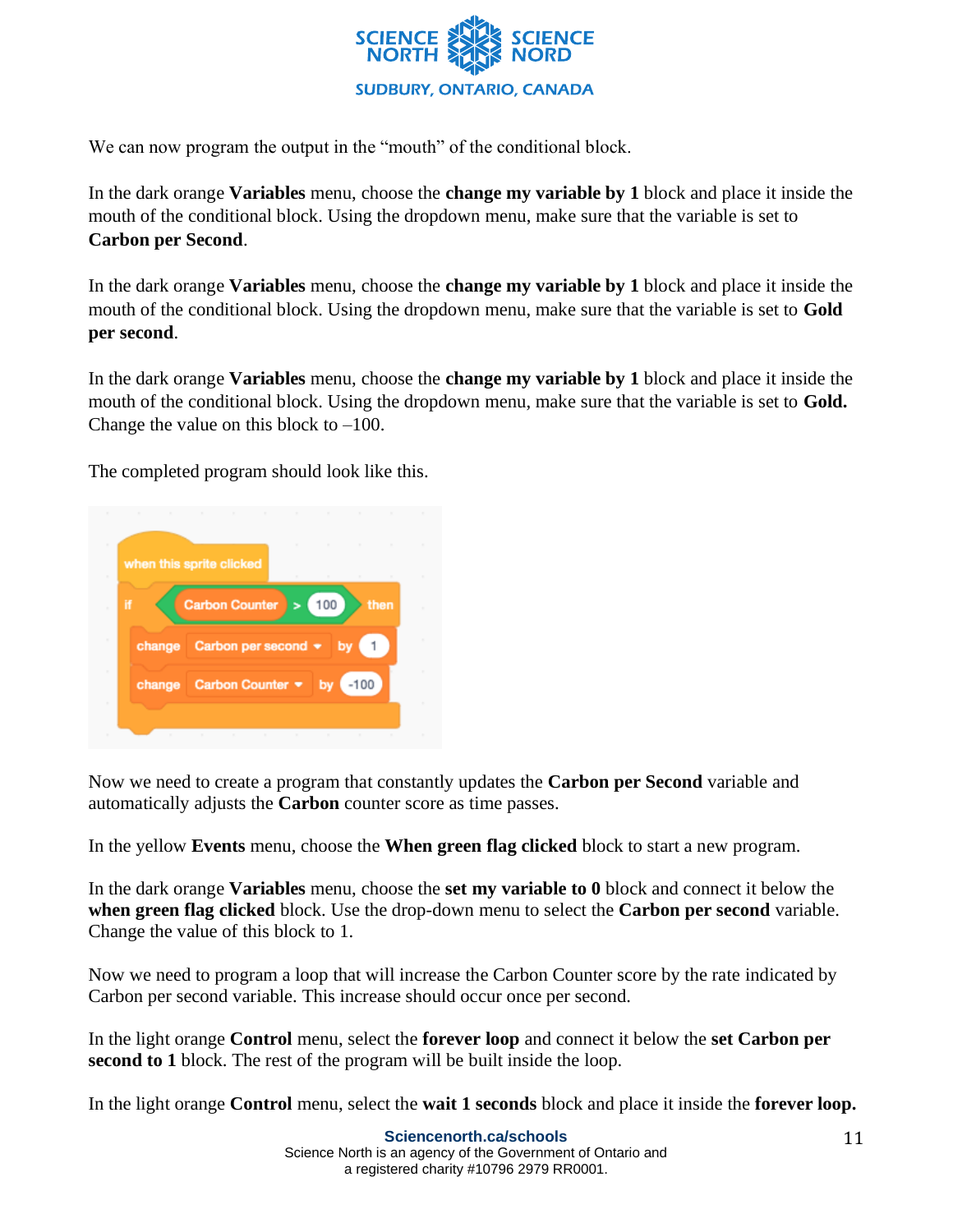

In the dark orange **Variables** menu, select the **change my variable by 1** block. Use the drop-down menu to select the **Carbon** Counter variable. Grab the oval **Carbon per second** variable block and drag it on top of the field on the block (replacing the 1).

The completed program should look like this:

|         |                                            |                                   |  | the contract of the contract of the contract of the contract of the contract of | $\sim$ |
|---------|--------------------------------------------|-----------------------------------|--|---------------------------------------------------------------------------------|--------|
|         | when $\sim$ clicked                        | the control of the control of the |  |                                                                                 |        |
| set     | Carbon per second $\bullet$ to $\boxed{1}$ |                                   |  |                                                                                 |        |
| forever |                                            |                                   |  |                                                                                 |        |
| wait    | seconds<br>1                               |                                   |  |                                                                                 |        |
|         | Carbon $\bullet$ by<br>change              |                                   |  | <b>Carbon per second</b>                                                        |        |
|         |                                            |                                   |  |                                                                                 |        |

Now we need to create a similar program that constantly updates the **Gold per second** variable and automatically adjusts the **Gold** counter score as time passes.

We can actually duplicate the existing code for updating the **Carbon** counter to use as a base for this program. Right click the top block of that program and select **Duplicate**.

| when $\Box$ clicked                   | the contract of the contract of the contract of the contract of the contract of the contract of the contract of                        |
|---------------------------------------|----------------------------------------------------------------------------------------------------------------------------------------|
|                                       | Duplicate                                                                                                                              |
| <b>Carbon</b> pe<br>set               | <b>Add Comment</b>                                                                                                                     |
| forever                               | <b>Delete Block</b>                                                                                                                    |
| wait<br>1                             | seconds                                                                                                                                |
| Carbon $\blacktriangledown$<br>change | Carbon per second<br>by                                                                                                                |
|                                       | the contract of the contract of                                                                                                        |
|                                       | the contract of the contract of the contract of the contract of the contract of<br>the contract of the contract of<br>$\sim$<br>$\sim$ |

Using the dropdown list on the block, change the variable on the **set Carbon per second to 1** block to **Gold.** Change the value on this block from 1 to 0.

In the dark orange **Variables** menu, choose the **set my variable to 0** block and connect it below the **set Gold to 0** block. Use the dropdown list on this block to select the variable **Gold Per Second**. These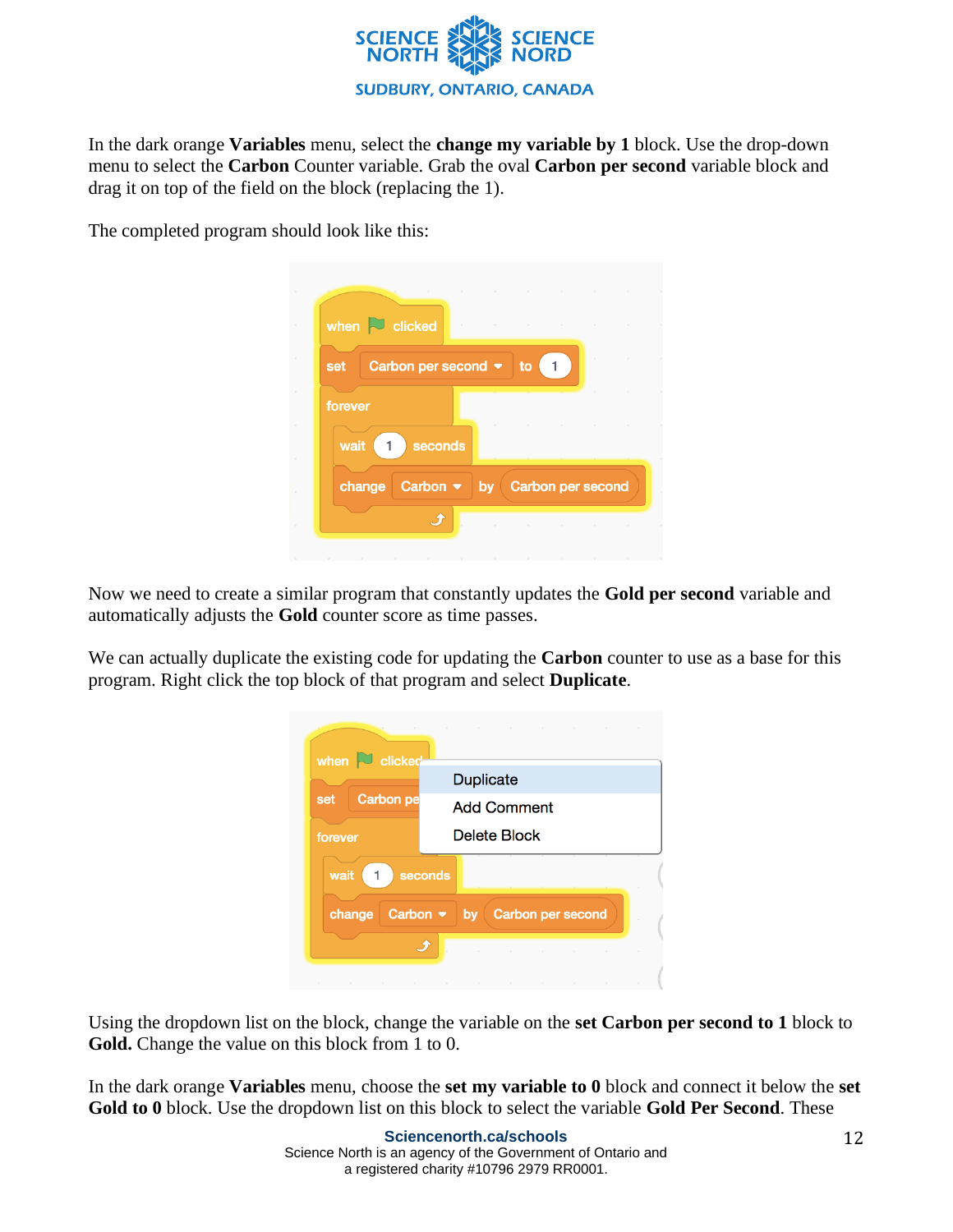

blocks combined mean that when we start the game without any upgrades, our **Gold** counter is set to 0 points and our **Gold per Second** rate is 0, so the only gold points that are generated are generated by clicking the tree sprite.

Change the variables on the **change Carbon by Carbon per second** block inside the forever loop. Use the dropdown list on the block to select **Gold**. In the dark orange **Variables** menu, choose the **Gold per Second** variable oval and drag it on top of **Carbon per second** on the block to replace it. The old carbon per second oval will "pop out" of the block and you can delete it completely by dragging it onto the block library.

The completed program should look like this:

| $\mathbf{0}$<br>set<br>Gold Per Second $\blacktriangledown$<br>to<br>0<br>set<br>forever<br>the control of the control of the<br>wait<br>seconds<br>$\blacksquare$<br>Gold $\bullet$ by<br><b>Gold Per Second</b><br>change | when $\Box$ clicked |
|-----------------------------------------------------------------------------------------------------------------------------------------------------------------------------------------------------------------------------|---------------------|
|                                                                                                                                                                                                                             | Gold $\bullet$ to   |
|                                                                                                                                                                                                                             |                     |
|                                                                                                                                                                                                                             |                     |
|                                                                                                                                                                                                                             |                     |
|                                                                                                                                                                                                                             |                     |

To add "green actions" that decrease Carbon

• Add a button sprite:

To add a new sprite, open the Sprite library by clicking the **Choose a Sprite** button in the sprite panel.

Using the search bar in the Choose a Sprite library, search for "button" and select your preferred button sprite.

To label your button, select the **Costumes** tab at the top-left of the screen.

In the Costumes tab, add text to your button using the Text box tool. Modify the colour of your text using the fill tool and drag the text into place. In the below example, we have used two text boxes: one to label the button, and a "price tag" cost label that sits above the button. The cost label communicates how many points a player will need to be able to activate the button.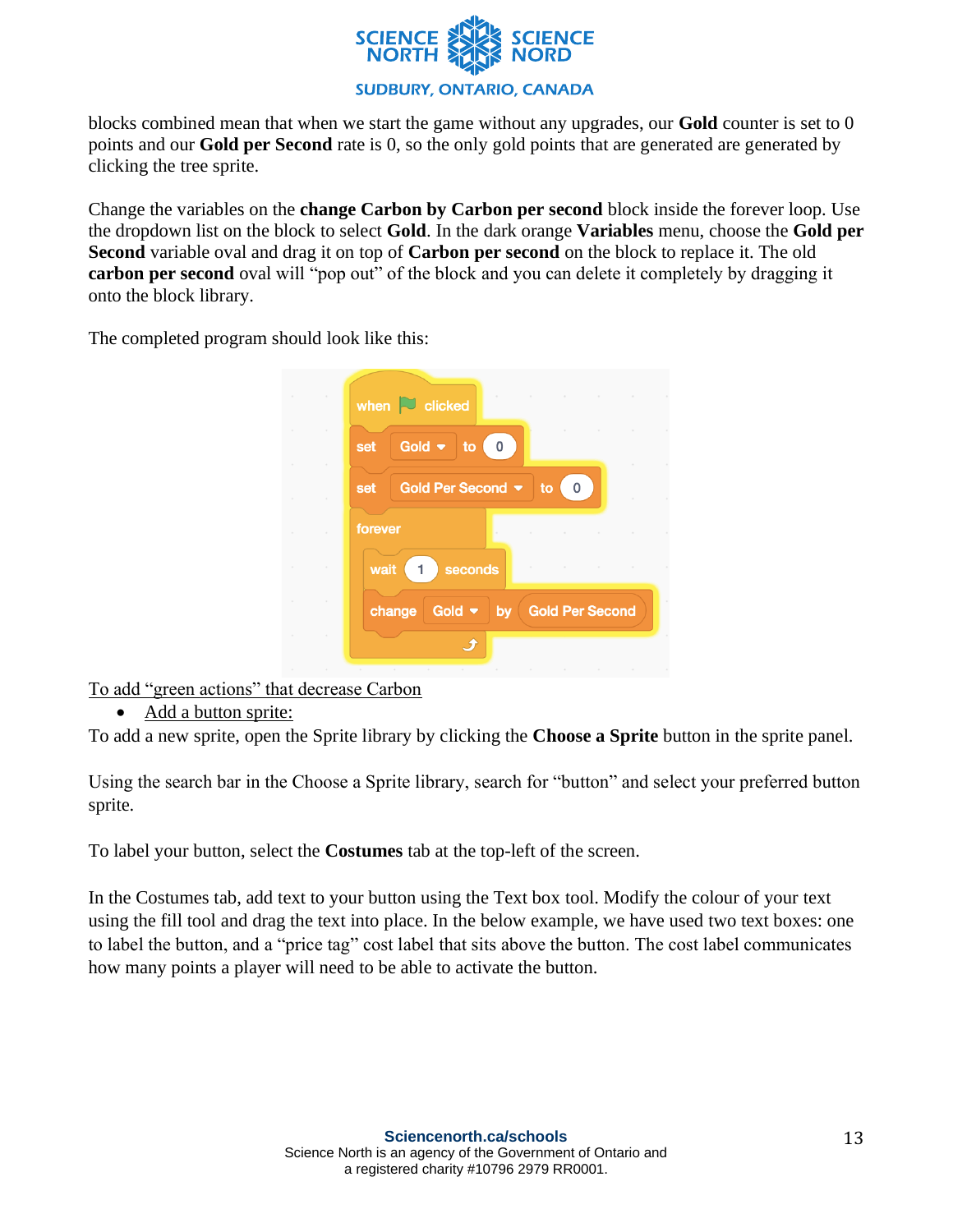



You can drag the button sprite into its desired position on the stage by clicking and dragging with your mouse.

## • Program the button appearance:

The code for this button is almost identical to the program we built for the Add Factory button. You can duplicate the existing code by clicking-and-dragging the entire program that you want to copy and dragging it on top of the new button sprite icon in the sprite panel.

If you select the Green Action Button sprite, the copied code should now appear in the coding canvas. The original code in the Add Factory Button sprite will remain.

Once you have copied the code to the Green Action Button sprite, the only change you need to make is to set the x-y position of the button.

The completed program should look like this: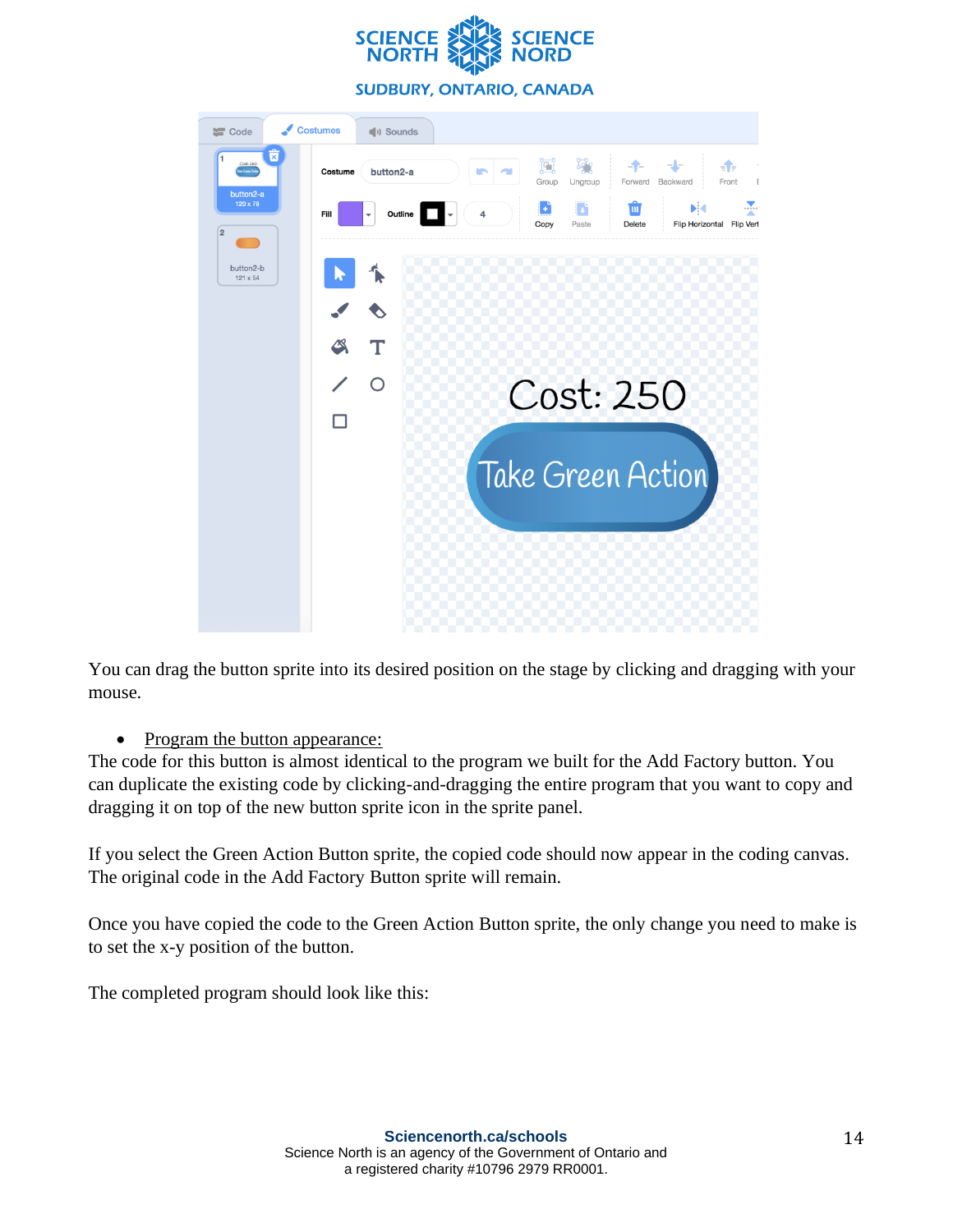

| when this sprite clicked |                   |                |       |     |             |      |
|--------------------------|-------------------|----------------|-------|-----|-------------|------|
| go to x:<br>160<br>v:    | $-130$            |                |       |     |             |      |
| forever                  |                   |                |       |     |             |      |
| Ħ<br>touching            | mouse-pointer =   |                | 9     | and | mouse down? | then |
| switch costume to        | button2-b $\star$ |                |       |     |             |      |
| wait until               | mouse down?       | $\blacksquare$ | false |     |             |      |
| else                     |                   |                |       |     |             |      |
| switch costume to        | button2-a $\sim$  |                |       |     |             |      |
|                          |                   |                |       |     |             |      |
|                          |                   |                |       |     |             |      |

• Program the button effects:

We want this program to achieve three things:

- 5. We want it to become active (useable by the player) ONLY when the player has enough **Gold** points to meet the cost of purchasing a green action.
- 6. When a green action is purchased, we want the **Carbon** score to autonomously decrease by 1 **carbon per second** (produced automatically by the green action instead of by player clicks)
- 7. We want the player's **Gold** score to decrease by 250 points (the cost of purchasing a green action).

Since these effects are very similar to those for our Add Factory button, we can also duplicate the existing program from the Add Factory button for this new button.

Once the program has been copied over to the Green Action sprite, change the value on the green operator block to 250 (to reflect that the green action button should be clickable only when the Carbon Counter score is 250 points or higher).

Change the value on the **change carbon per second by** block to –1, since the green action should decrease the amount of carbon over time.

Change the value on the **change Gold by** block to –250 to reflect the cost of purchasing a green action.

The completed program should look like this: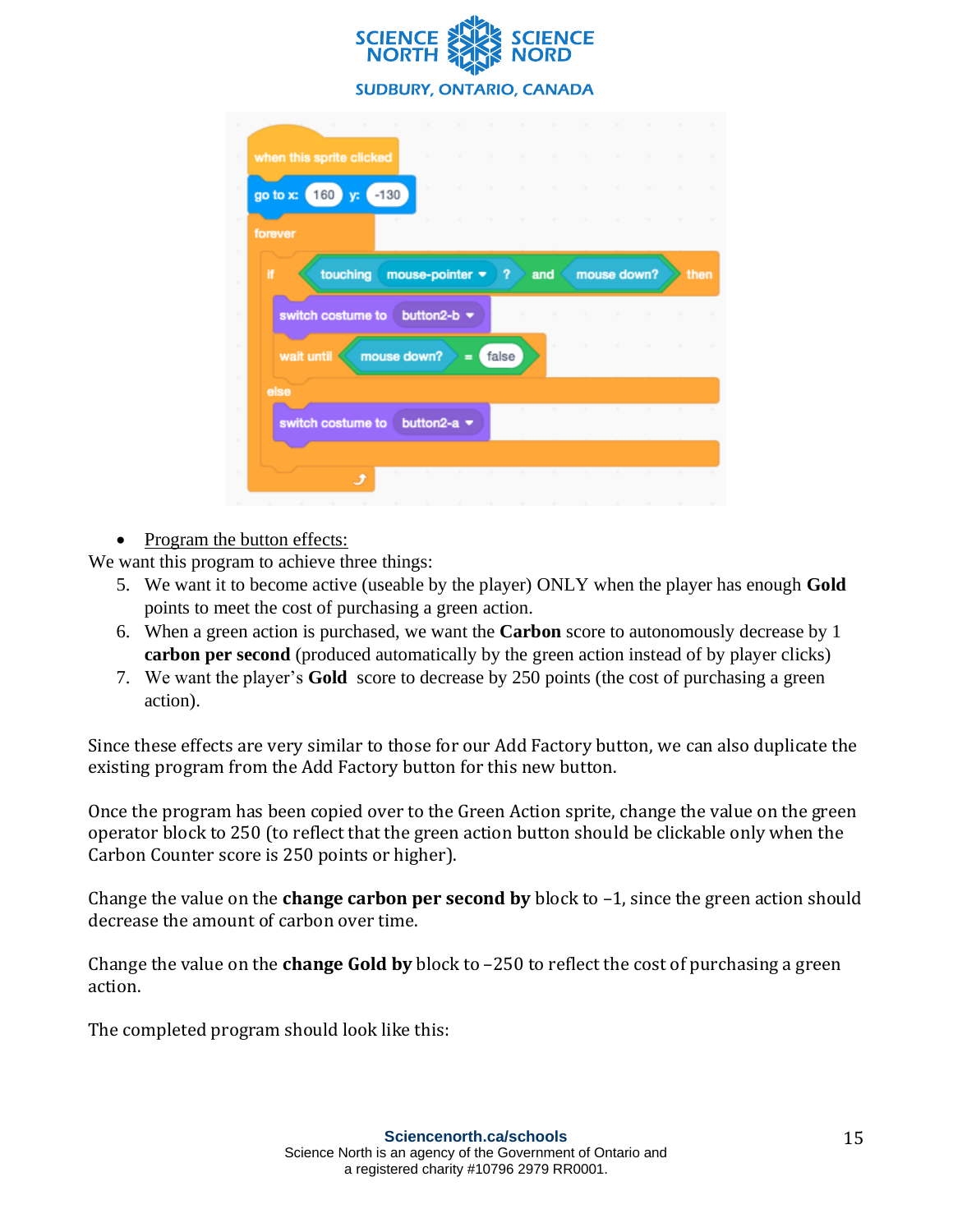

## **Opportunities for Extension**

Modify the appearance of your game.

In the playable example of the game (linked at the top of this document), you might notice that I've added a background and programmed it to change colours when the amount of carbon in in the atmosphere reaches set values.

## Add a Background:

The background pane can be found to the right of the Sprite panel. To add a background, click the **Choose a Backdrop** button at the far bottom-right of the screen.

Choose the desired background from the backdrop library. In the sample good, we've selected the **Blue Sky** backdrop.

## Add a Timer

By creating a timer variable, we can keep track of how many seconds it takes to reach zero carbon units (or, conversely, set a countdown clock).

A basic timer that counts seconds might look like this: